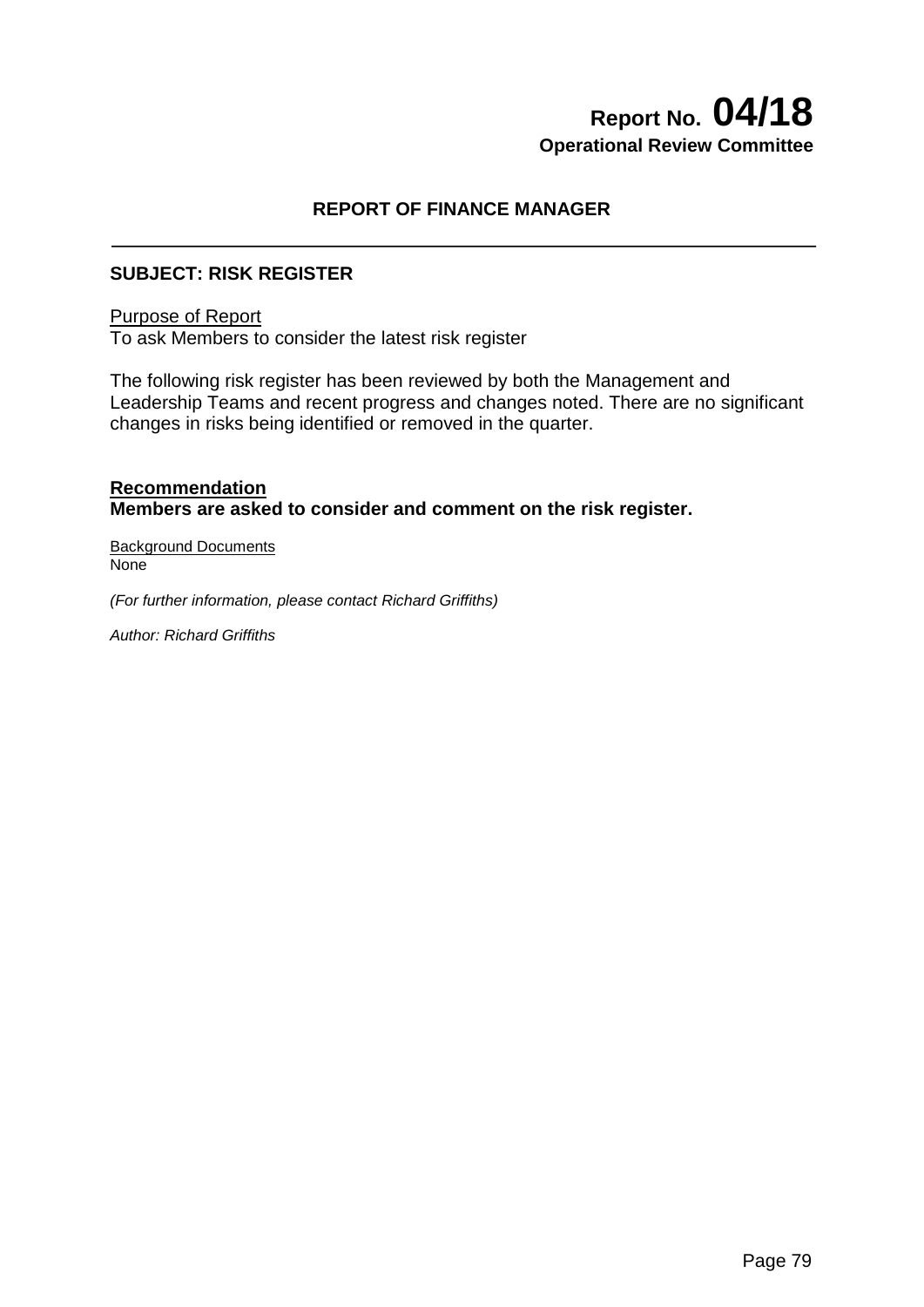#### **Impact Current ihood Target Risk Likel-Trend this qtr Risk Level RISK Type Mitigation Control/ monitoring Progress Update** Short Term Risk of Jnlikely (1) Planned cost reduction, Unlikely (1) Severe (2) Budget management & significant reduction of Low (2) National Park Grant Low (2) budget planning, increase funding from WG, other project financial likely to be reduced by 1 Strategic local income and other public sector funders, or planning 5% external funding grant schemes Medium to Long Term Risk Probable (3) Probable (3) Planned cost reduction, No indicitive budget Severe (3) High (9) of significant reduction of Med (4) Budget management & budget planning, increase received making long funding from WG, other Strategic project financial 2 local income and other term planning very public sector funders, or planning external funding difficult grant schemes Corporate Plan Risk of failing to comply Moderate (2) Moderate (2) Jnlikely (1) Involved as Early prepared to fit with Unlikely (1) with new legislation - Monitor legislation Liaise Low (2) Low (2) Adopter, monitor Future Generations with WLGA, WAO, other 3 Future Generations Act Strategic progress of other Well-being Goals. Planning Act Environment NPAs, etc authorities Piloting of new audit Act etc approach with WAO Moderate (2) Moderate (2) Jnlikely (1) Policies in place, Unlikely (1) Performance reports to Low (2) Low (2) **A** Risk of failing to comply assessment by WAO, Members, monitoring Strategic with current legislation reporting to review legislation committees Moderate (2) Moderate (2) Unlikely (1) Unlikely (1) Language working Low (2) Low (2) 5 Failure to comply with Strategic Compliance notice sets group progress reports Welsh Language Standards out standards to CMT

#### **PCNPA - AUTHORITY RISK REGISTER - Dec 2017**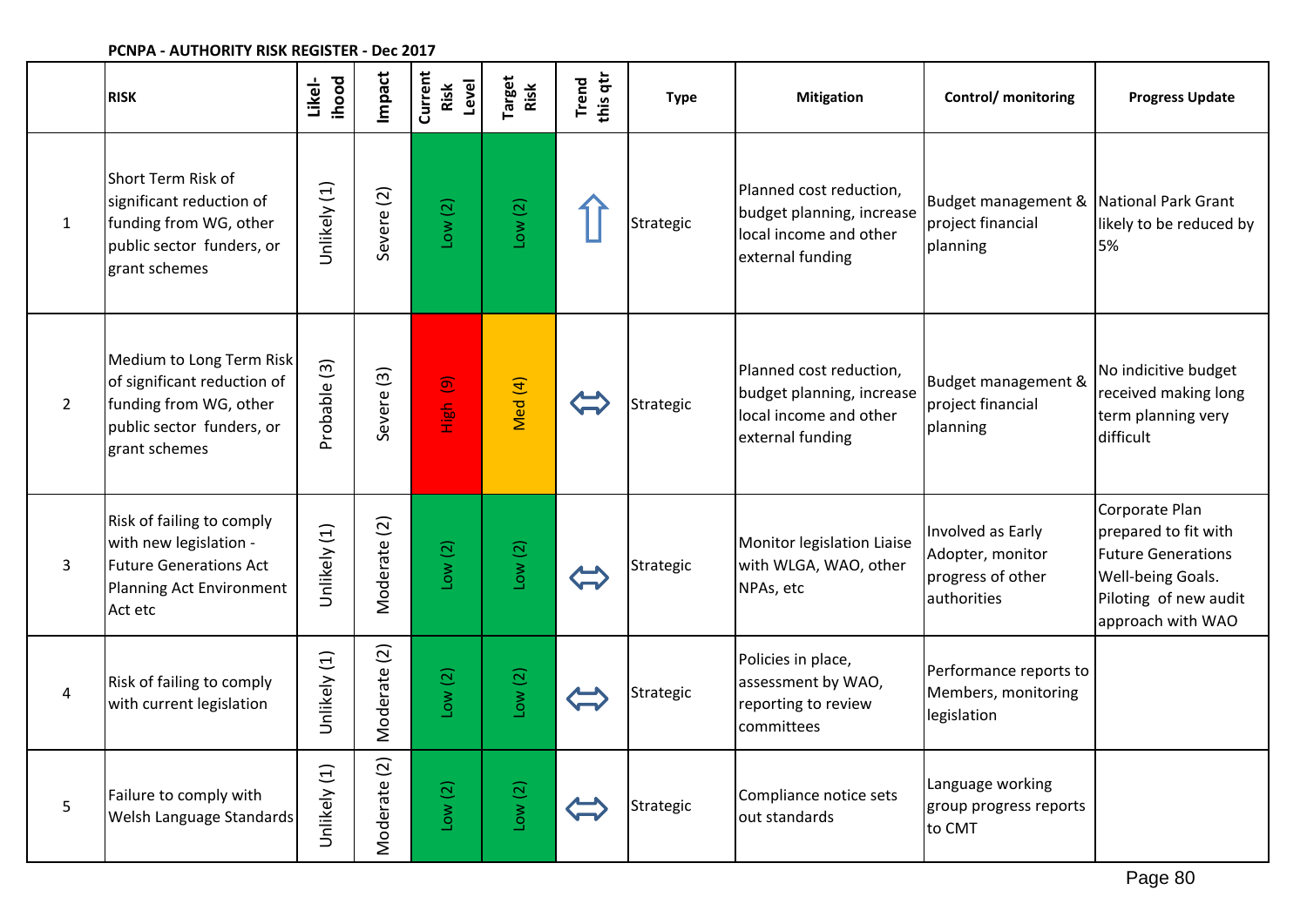|    | <b>RISK</b>                                                                                               | ihood<br>Likel-         | Impact                         | Current<br>Level<br>Risk      | <sup>Target</sup><br>Risk    | this qtr<br>Trend | <b>Type</b>               | <b>Mitigation</b>                                                                                                            | Control/ monitoring                                                                         | <b>Progress Update</b>                                                                                  |
|----|-----------------------------------------------------------------------------------------------------------|-------------------------|--------------------------------|-------------------------------|------------------------------|-------------------|---------------------------|------------------------------------------------------------------------------------------------------------------------------|---------------------------------------------------------------------------------------------|---------------------------------------------------------------------------------------------------------|
| 6  | Risk of Review of<br>Designated Landscape<br>recommendations<br>impacting on service<br>delivery          | Possible (2)            | $\widehat{\Omega}$<br>Moderate | Med (4)                       | Low(2)                       |                   | Strategic/<br>operational | To be determined                                                                                                             | To be determined                                                                            | Report published on<br>15/3/17.                                                                         |
| 7  | Failure to meet diversity<br>requirements in Authority<br>Membership                                      | Possible (2)            | $\widehat{\Omega}$<br>Moderate | Med (4)                       | Low(2)                       |                   | Strategic                 | Introduce mentoring for<br>potential members                                                                                 | Report to WG                                                                                |                                                                                                         |
| 8  | Risk of failing to meet WG<br>policy requirements                                                         | Unlikely<br>$\Xi$       | Moderate<br>$\widehat{2}$      | Low(2)                        | Low(2)                       |                   | Strategic                 | Regular liaison with WG,<br><b>WLGA and NPW</b>                                                                              | Monitor policy changes                                                                      | Agreed new<br>accountablity<br>framework with WG                                                        |
| 9  | Risk of failing to maintain<br>high levels of governance                                                  | Unlikely (1)            | $\boxed{2}$<br>Moderate        | Low(2)                        | Low(2)                       |                   | Strategic                 | Member & officer<br>training, Members'<br>Charter, register of<br>interests                                                  | No negative audit<br>reports from WAO &<br>internal audit or<br>ombudsman<br>investigations | Members' development<br>strategy approved by<br>NPA. Ten Members'<br>self assessments now<br>completed. |
| 10 | <b>Risk of NPA activities</b><br>having a negative impact<br>on socio-economic well-<br>being of the area | Unlikely (1)            | $\boxed{2}$<br>Moderate        | Low(2)                        | Low(2)                       |                   | Strategic                 | Consultation & liaison on<br>LDP review and other new<br>policies                                                            | Membership of PSB,<br>liasion with Pembs<br>Tourism and other<br>groups                     | LDP following expected<br>timescale.                                                                    |
| 11 | Risk of poor partner<br>relationships affecting<br>joint working                                          | Unlikely (1)            | $\text{ate}(2)$<br>Moder       | $\overline{c}$<br>$\geq$<br>ق | $\overline{c}$<br><b>NOT</b> |                   | Strategic                 | Many examples of<br>joint/shared working in<br>place. Discussions with<br>PCC, NRW and other NPAs<br>to review opportunities | Reporting to NPA and<br>Minister                                                            | Greater involvement<br>with PSB on Future<br>Generations and other<br>matters.                          |
| 12 | Risk of long term impact<br>from climate change                                                           | Possible<br>$\boxed{2}$ | ate<br>Modera<br>$(2)$         | Med (4)                       | Med (4)                      |                   | Strategic                 | <b>Build mitigation into</b><br>NPMP and other policies                                                                      | Monitor impact                                                                              | No recent changes                                                                                       |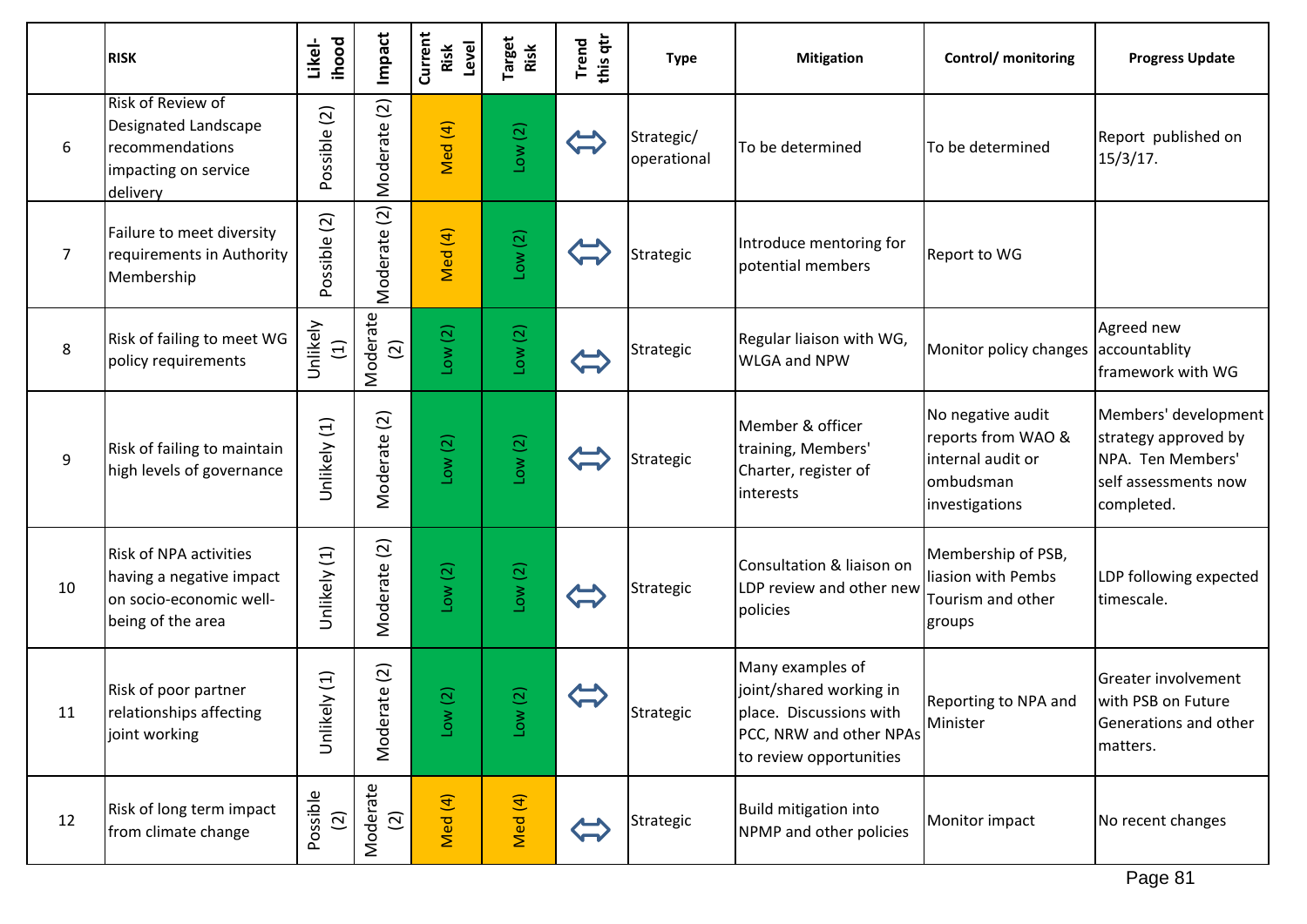|    | <b>RISK</b>                                                                      | <b>ihood</b><br>Likel-  | Impact                     | Current<br>Level<br>Risk    | <b>Target</b><br>Risk | this qtr<br>Trend | <b>Type</b> | <b>Mitigation</b>                                                                                                                        | Control/ monitoring                                                           | <b>Progress Update</b>                                                                                                                                                                        |
|----|----------------------------------------------------------------------------------|-------------------------|----------------------------|-----------------------------|-----------------------|-------------------|-------------|------------------------------------------------------------------------------------------------------------------------------------------|-------------------------------------------------------------------------------|-----------------------------------------------------------------------------------------------------------------------------------------------------------------------------------------------|
| 13 | Risk of disease or invasive<br>species damaging<br>biodiversity                  | Possible (2)            | Moderate<br>$\boxed{2}$    | Med (4)                     | Med (4)               |                   | Strategic   | <b>NPA has limited</b><br>impact/control outside<br>own property                                                                         | Monitor                                                                       | INNS project underway<br>in Gwaun Valley<br>involving local<br>community volunteers.                                                                                                          |
| 14 | Risk of significant damage<br>due to bad weather                                 | Possible (2)            | Moderate<br>$\overline{2}$ | Med (4)                     | Med (4)               |                   | Financial   | Regular site surveys.<br>Woodlands inspected<br>after high winds                                                                         | Monitor and review<br>properties etc.                                         | <b>Woodlands all</b><br>inspected following any<br>stormy weather                                                                                                                             |
| 15 | Risk of flawed decision on<br>planning matters                                   | Possible (2)            | $\boxed{2}$<br>Moderate    | Med (4)                     | Low(2)                |                   | Reputation  | <del>coues or practice &amp;</del><br>protocols. Members<br>Charter. Member & staff<br>training, cooling-off<br>period. Reserve in place | No. of approvals<br>outside policy and<br>decisions against<br>recommendation |                                                                                                                                                                                               |
| 16 | Risk of failure to allocate<br>all SDF grants                                    | Unlikely (1)            | Minor (1)                  | Low(1)                      | Low(1)                |                   | Operational | Publicity, funding<br>surgeries etc as required                                                                                          | Monitor funding and<br>claims                                                 | SDF Officer actively<br>engaged in promoting<br>the scheme.                                                                                                                                   |
| 17 | Risk of lack of staff<br>capacity/skills for key work                            | $\boxed{2}$<br>Possible | $\boxed{2}$<br>Moderate    | Med (4)                     | Low(2)                |                   | Operation   | Training programme<br>planned around skills<br>needed. Buy in expertise<br>as required.                                                  | Project planning and<br>reviews to identify<br>potential/actual<br>problems   | Assessment of<br>establishment figures<br>show no reduction in<br>front line staff and<br>specialist staff                                                                                    |
| 18 | Risk of major incident<br>affecting or involving NPA<br>staff and resources      | Unlikely (1)            | $\boxed{3}$<br>Severe      | Med <sub>(3)</sub>          | Low(2)                |                   | Strategic   | Monitor special events.<br>Response plan in place. In<br>contact with other<br>agencies                                                  | Monitoring                                                                    | Internal audit reviewed<br>business continity plans<br>and suggest creation of a<br><b>Business Continuity</b><br>Group (BCC).BCC met in<br>September 2017 to review<br>procedures. Follow up |
| 19 | Risk of loss of major NPA<br>operational building due<br>to fire or other damage | Unlikely (1)            | $\boxed{3}$<br>Severe      | $\widehat{S}$<br><b>Med</b> | Low(2)                |                   | Operation   | All buildings well<br>maintained. Security &<br>fire alarm systems in<br>place. Insurance to cover<br>some costs                         | Annual inspections                                                            | see above                                                                                                                                                                                     |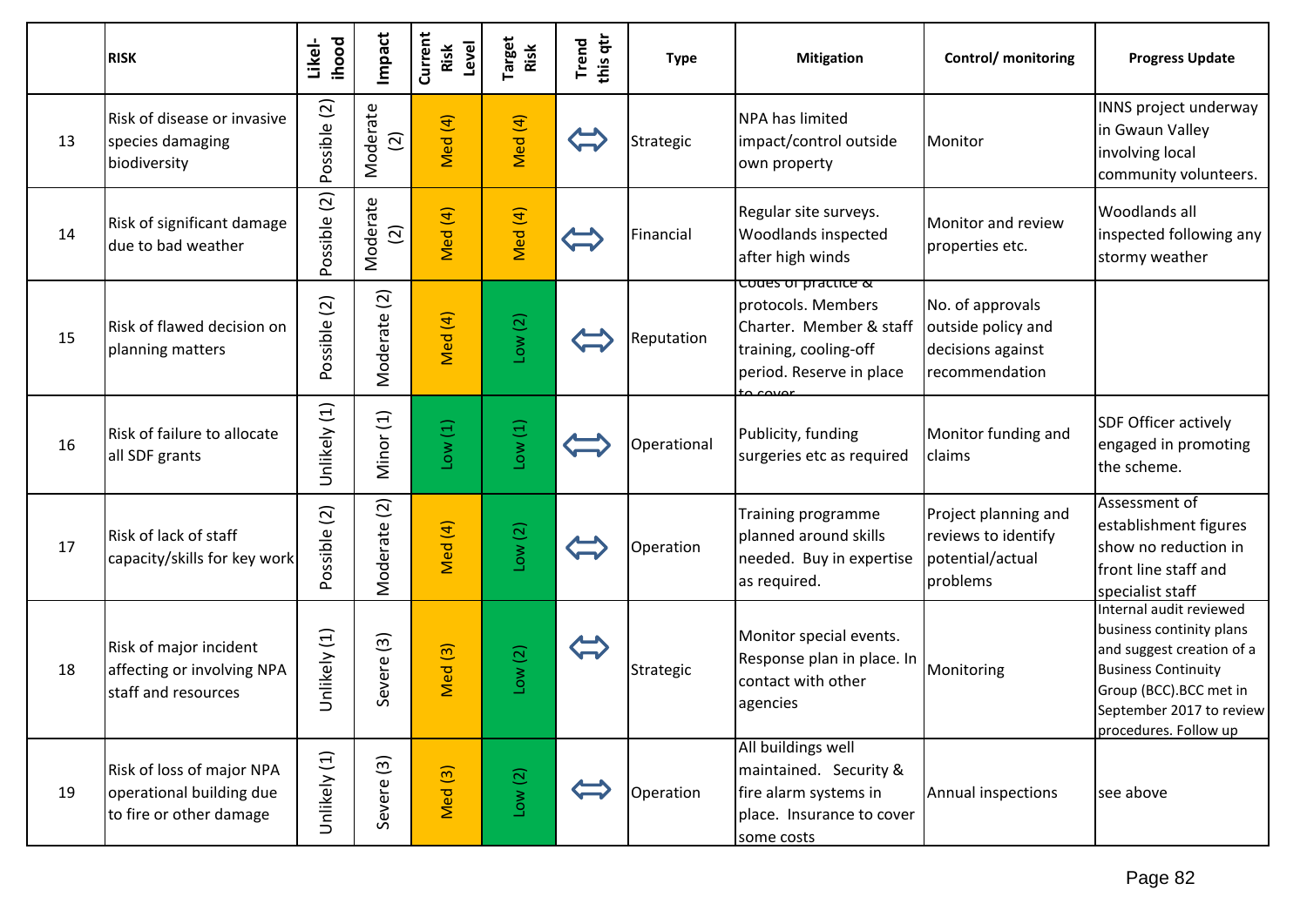|    | <b>RISK</b>                                                                                              | ihood<br>Likel- | mpact                               | Current<br>Level<br>Risk | Target<br>Risk     | this qtr<br>Trend | <b>Type</b> | <b>Mitigation</b>                                                                                                                                                            | Control/ monitoring                                         | <b>Progress Update</b>                                                                                                                                                     |
|----|----------------------------------------------------------------------------------------------------------|-----------------|-------------------------------------|--------------------------|--------------------|-------------------|-------------|------------------------------------------------------------------------------------------------------------------------------------------------------------------------------|-------------------------------------------------------------|----------------------------------------------------------------------------------------------------------------------------------------------------------------------------|
| 20 | Risk of causing significant<br>environmental damage<br>due to actions by NPA<br>staff or on NPA property | Unlikely (1)    | $\boxed{2}$<br>Moderate             | Low(2)                   | Low(2)             |                   | Reputation  | Risk assessments for<br>operation and location in<br>place, staff training.                                                                                                  | Incident reporting &<br>monitoring by H&S<br>group and CMT. | IOSH training course<br>completed.                                                                                                                                         |
| 21 | Risk of major IT failure or<br>virus attack etc                                                          | Unlikely (1)    | $\widetilde{\mathcal{E}}$<br>Severe | Med <sub>(3)</sub>       | Med <sub>(3)</sub> |                   | Operation   | Daily backup of data.<br>Backup email server in<br>place. Disaster recovery<br>facilities in place on<br>second site. Security<br>updates installed as soon<br>as available. | Monitor back up<br>procedures and<br>security logs.         | Following an IT audit by<br>Gateway it was consider<br>that the risk were over<br>statement. The risk<br>level has accordingly<br>been reduced from a<br>High to a medium. |
| 22 | Risk of failure of phone<br>system                                                                       | Unlikely (1)    | $\boxed{3}$<br>Severe               | Med <sub>(3)</sub>       | Med <sup>(3)</sup> |                   | Operational | Maintenance contract in<br>place                                                                                                                                             | Monitor performance                                         | Continue with<br>maintenance contract.<br>Reviewing replacement<br>systems and costs.                                                                                      |
| 23 | Risk of loss of key<br>documents                                                                         | Unlikely (1)    | Moderate<br>$\boxed{2}$             | Low(2)                   | Low(2)             |                   | Financial   | Key documents in fire<br>safe, copies made, many<br>also electronic copies.                                                                                                  | Staff training and<br>awareness.                            | Document<br>Management system<br>being implemented.                                                                                                                        |
| 24 | Risk of inaccurate GIS and<br>other data for decision<br>making                                          | Possible (2)    | Moderate<br>$\widehat{\mathcal{Q}}$ | Med (4)                  | Low(2)             |                   | Operational | Upgrading to QGIS system<br>to give improved controls Review data standards<br>land easier to use.                                                                           |                                                             | Staff training<br>undertaken                                                                                                                                               |
| 25 | Risk of failing to deliver<br>approved LDP on the<br>agrred timescale                                    | Possible (2)    | $\boxed{2}$<br>Moderate             | Low(3)                   | Low(2)             |                   | Financial   | Guidance from WG sets<br>out process.                                                                                                                                        | LDP working party                                           | Consultations on<br>delivery agreement,<br>review report and<br>sustainability appraisal<br>complete. 4 community<br>awareness workshops<br>held.                          |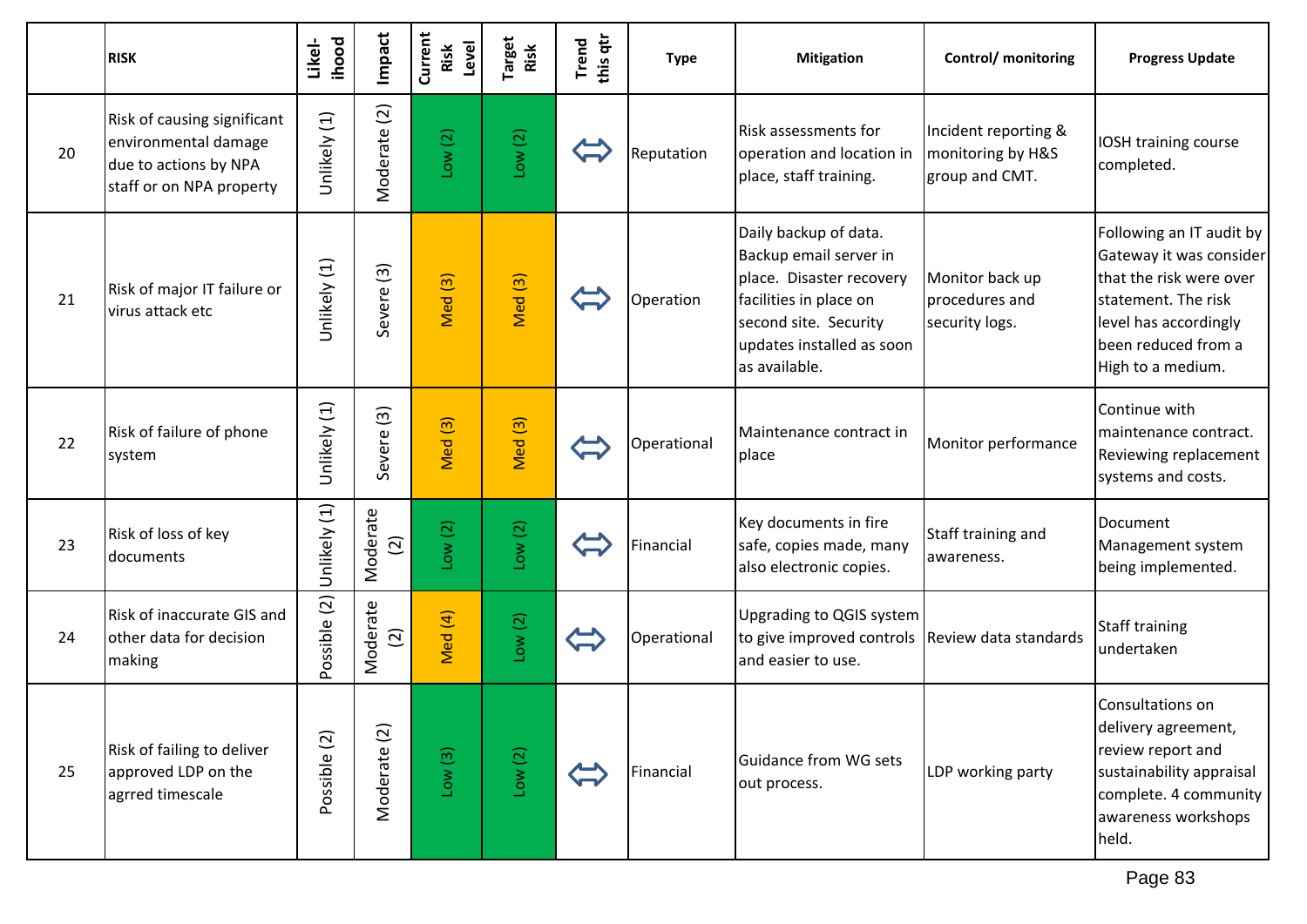|    | <b>RISK</b>                                                                                                                                 | ihood<br>Likel-                      | Impact                           | Current<br>Level<br>Risk | Target<br>Risk | this qtr<br>Trend             | <b>Type</b> | <b>Mitigation</b>                                                                                              | Control/ monitoring                                                                                                               | <b>Progress Update</b>                                                                              |
|----|---------------------------------------------------------------------------------------------------------------------------------------------|--------------------------------------|----------------------------------|--------------------------|----------------|-------------------------------|-------------|----------------------------------------------------------------------------------------------------------------|-----------------------------------------------------------------------------------------------------------------------------------|-----------------------------------------------------------------------------------------------------|
| 26 | Risk of failure to maintain<br>performance of DM<br>service                                                                                 | Possible (2)                         | Moderate (2)                     | Med (4)                  | Low(2)         |                               | Operational | New systems and<br>procedures in place, staff<br>training. Outsourcing<br>used for peak workloads              | Monitor & report<br>performance                                                                                                   | 82.6% of all planning<br>applications<br>determined within time<br>periods required ytd             |
| 27 | Failure to meet affordable<br>housing targets                                                                                               | Probable<br>$\widehat{\mathfrak{D}}$ | Moderate<br>$\boxed{2}$          | Low(2)                   | Low(2)         |                               | Strategic   | Affordable housing<br>policies to be amended in Monitoring<br>LDP review                                       |                                                                                                                                   | Continue monitoring -<br>number of applications<br>approved and refused.                            |
| 28 | Risk of failure to improve<br>web access and document<br>management for DM<br>service                                                       | Possible (2)                         | Moderate (2)                     | High (6)                 | Low(0)         |                               | Strategic   | Difficult to implement<br>with present planning<br>system configuration.                                       | Report to CMT                                                                                                                     | Potential delays in<br>Document<br>Management system<br>being implemented due<br>to supplier issues |
| 29 | Risk of failure to manage<br>conservation sites to<br>achieve service standard                                                              | Unlikely (1)                         | Minor (1)                        | Low(1)                   | Low(1)         |                               | Operational | Sites monitored annually,<br>management plans<br>reviewed                                                      | Regular monitoring                                                                                                                | <b>Bids for additional</b><br>funding submitted.                                                    |
| 30 | Risk of failure to meet<br>service standard for RoWs                                                                                        | Unlikely (1)                         | Minor (1)                        | Low(2)                   | Low(1)         | $\overleftarrow{\phantom{a}}$ | Operational | Annual condition<br>inspection of length Coast<br>Path & routine<br>inspections of inland<br>paths. Insurance. | Resource contraints<br>have meant we now<br>able inspect the PROW<br>network on a 4 year<br>cycle as oppose to the 3<br>ماعیت عدد |                                                                                                     |
| 31 | Risk of failing to meet<br>Carew Castle long term<br>lease obligations and<br>maintenance especially on<br>causeway and castle<br>stonework | Possible (2)                         | $\widetilde{\Omega}$<br>Moderate | Med (4)                  | Low(1)         |                               | Operational | Regular inspections and<br>maintenance actions. 60+<br>years remain on lease.                                  | Annual work<br>programme.<br><b>Emergency works</b><br>completed quickly                                                          | <b>Reservoirs Inspectors</b><br>report indicating<br>significant repairs due<br>in next 12 months   |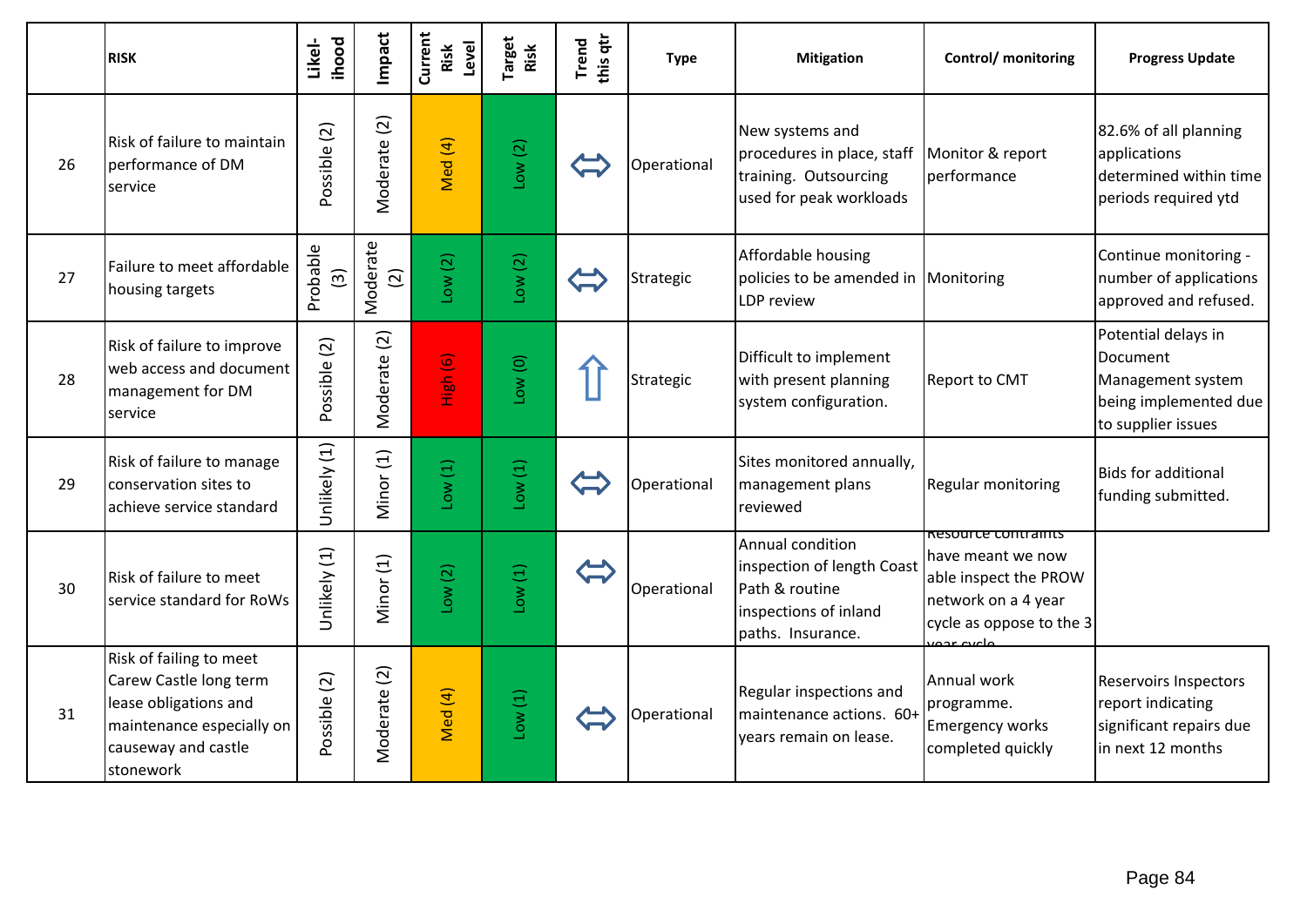|    | <b>RISK</b>                                                                                    | <b>ihood</b><br>Likel- | Impact                         | Current<br>Level<br>Risk | Target<br>Risk                       | this qtr<br>Trend     | <b>Type</b> | <b>Mitigation</b>                                                                                                                                                                                                      | Control/ monitoring                                                                                                                                 | <b>Progress Update</b>                                                                                                                               |
|----|------------------------------------------------------------------------------------------------|------------------------|--------------------------------|--------------------------|--------------------------------------|-----------------------|-------------|------------------------------------------------------------------------------------------------------------------------------------------------------------------------------------------------------------------------|-----------------------------------------------------------------------------------------------------------------------------------------------------|------------------------------------------------------------------------------------------------------------------------------------------------------|
| 32 | Environmental Issue of not<br>maintaining Carew Castle<br>& Causeway                           | Possible (2)           | $\boxed{2}$<br>Moderate        | Low(2)                   | Low(1)                               |                       | Operational | Regular inspections and<br>maintenance actions. 60+<br>years remain on lease.                                                                                                                                          | Annual work<br>programme.<br><b>Emergency works</b><br>completed quickly                                                                            | <b>Reservoirs Inspectors</b><br>report indicating<br>significant repairs due<br>in next 12 months                                                    |
| 33 | Incident due to failure to<br>adequately maintain and<br>repair paths, sites and<br>properties | Unlikely (1)           | Moderate (2)                   | Low(2)                   | Low(2)                               |                       | Financial   | Annual inspections of<br>buildings & sites. Routine<br>maintenance. Reports<br>from staff, coast guard<br>and public. Insurance                                                                                        | Implementation of<br>annual work<br>programme Emergency<br>works completed<br>quickly, Incidents<br>reported to H&S group.<br><b>Property Group</b> | Annual inspection<br>completed                                                                                                                       |
| 34 | Incident due to falling<br>trees or branches in our<br>property                                | Unlikely (1)           | $\boxed{2}$<br>Moderate        | Low(2)                   | Low(2)                               |                       | Financial   | Woodland Strategy.<br>Annual inspection of all<br>woodland sites.<br>Additional inspection<br>following dangerous<br>weather conditions. £25m<br>public liability insurance                                            | Implementation of<br>annual work<br>programme. Site<br>assessment reports                                                                           | Repair work will be<br>completed following<br>winter storms                                                                                          |
| 35 | Incident due to driver<br>error/vehicle fault                                                  | Unlikely (1)           | $\overline{c}$<br>ate<br>Moder | $\widehat{\Omega}$<br>ş  | $\widetilde{\text{C}}$<br><b>NOT</b> | $\blacktriangle$<br>W | Financial   | All vehicles maintained to<br>manufacturers<br>recommendations.<br>Vehicles checked for<br>roadworthiness. Driver<br>licence and vehicle<br>documentation checked.<br>Staff driving assessed.<br><b>Staff training</b> | Regular vehicle checks.<br>Annual check of<br>drivers' licences.<br>Accidents involving<br>Authority vehicles<br>reported to H&S group.             | Monitoring vehicle<br>damage following a<br>slight increase.<br>Reviewing how to check<br>driving licences now<br>that paper no longer<br>available. |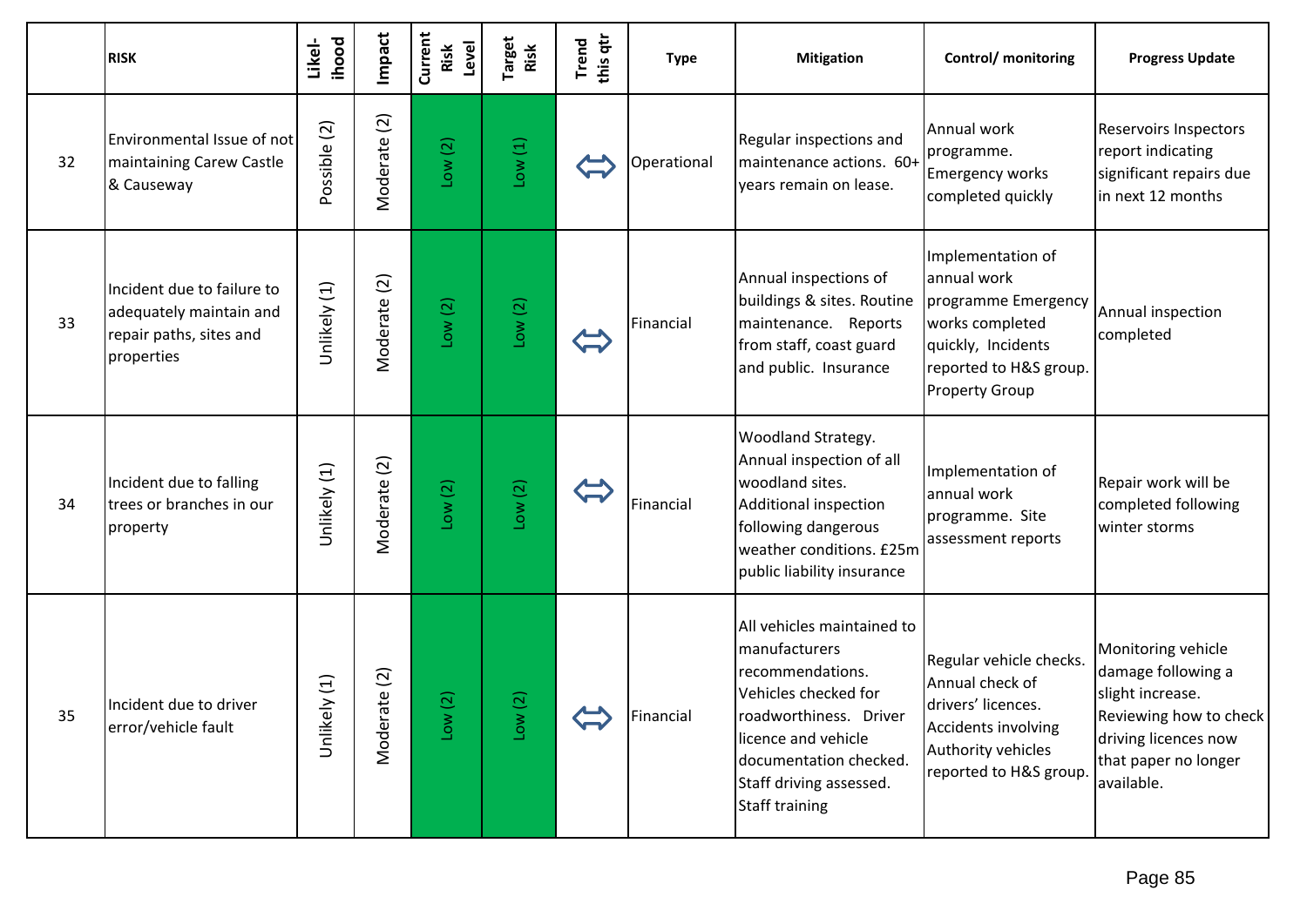|    | <b>RISK</b>                                                                                                              | <b>ihood</b><br>Likel- | Impact                     | Current<br>Level<br>Risk | Target<br>Risk | this qtr<br>Trend | <b>Type</b> | <b>Mitigation</b>                                                                                                                                      | Control/ monitoring                                                                                       | <b>Progress Update</b>                                           |
|----|--------------------------------------------------------------------------------------------------------------------------|------------------------|----------------------------|--------------------------|----------------|-------------------|-------------|--------------------------------------------------------------------------------------------------------------------------------------------------------|-----------------------------------------------------------------------------------------------------------|------------------------------------------------------------------|
| 36 | Incident caused by or to<br>staff or volunteers                                                                          | Unlikely (1)           | $\boxed{2}$<br>Moderate    | Low(2)                   | Low(2)         |                   | Financial   | Risk assessment for<br>operation and location.<br>Staff training. £25m<br>public liability insurance.<br>Adequate briefing for<br>each volunteer event | <b>Review of risk</b><br>assessments. Review of<br>staff training<br>requirements. Incidents<br>reported. | No recent changes                                                |
| 37 | Incident to school<br>children/vulnerable<br>persons while involved in<br>NPA provided activity,<br>work experience etc. | Unlikely (1)           | Moderate (2)               | Low(2)                   | Low(2)         |                   | Financial   | Risk assessment for<br>operation and location.<br>DBS Checks. Child<br>protection policy. Staff<br>training. £25m public<br>liability insurance        | Review of risk<br>assessments. Incidents No recent changes<br>reported.                                   |                                                                  |
| 38 | Incident caused by faulty<br>merchandise, food etc<br>provided by NPA                                                    | Unlikely (1)           | Moderate (2)               | 10w(1)                   | Low(1)         |                   | Financial   | Reliable supply sources.<br>Merchandise group<br>monitors products.<br>£25m public liability<br>insurance                                              | Incidents reported                                                                                        | No recent changes                                                |
| 39 | Incident caused by<br>livestock managed by NPA                                                                           | Possible (2)           | $\boxed{2}$<br>Moderate    | Med (4)                  | Med (4)        |                   | Financial   | Risk assessment for<br>operation and location,<br>Staff training, £25m public H&S officer<br>liability insurance                                       | Incidents reported to                                                                                     | Audit undertaken<br>undertaken by internal<br>safeguarding leads |
| 40 | Cilrhedyn Woodland<br>Centre                                                                                             | Possible (2)           | $\overline{2}$<br>Moderate | Med (4)                  | Med (4)        |                   | Financial   | The Woodland centre's<br>operating costs contined<br>to fall in the last financial<br>year reducing ongoing<br>exposure                                | Coed Cymru notified<br>the Authority of<br>decision to withdraw<br>from negotiations                      | Further options for the<br>site to be reviewed                   |